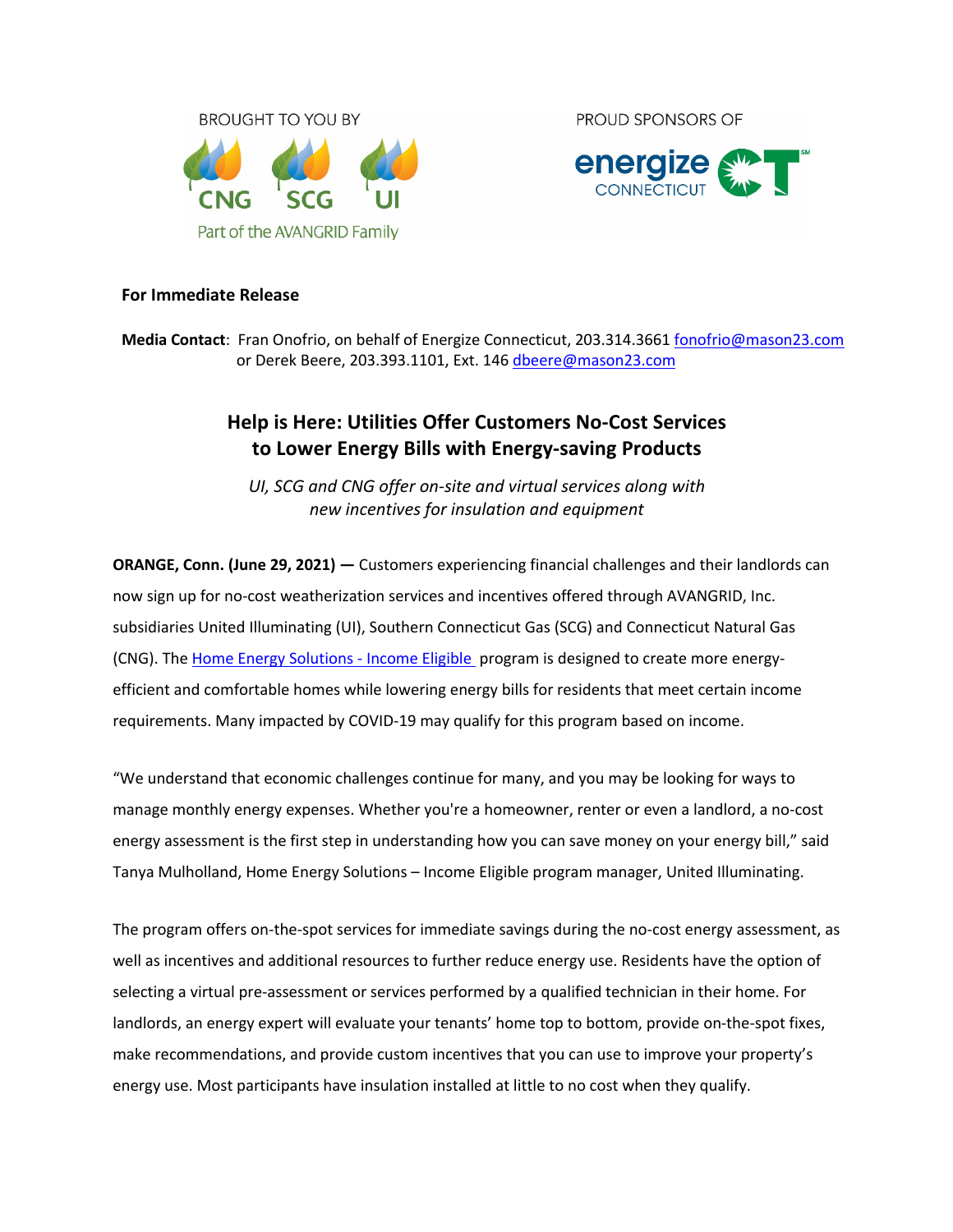Mulholland added that, "There is no better time than now to make a home more energy efficient, comfortable and less costly to cool and heat since approximately 43 percent of energy goes toward heating and cooling," said Mulholland.

"Additionally, if you are a landlord, your tenants may be calling you because they are feeling hot in the summer and cold in the winter. An energy-inefficient home can be a big contributor to poor temperature control, but HES-IE is an easy and cost-effective way to find and fix these inefficiencies," Mulholland added.

In addition to the virtual pre-assessment option and an onsite Home Energy Solutions-Income Eligible program, UI offers resources and information through its My Account feature to help customers pay their bills, better understand their energy usage and an online Energy Analyzer that offers detailed energy use, personalized energy efficiency tips, advice and support to help customers achieve savings.

"We are offering many options and resources to support our customers during the current COVID-19 environment. For example, the virtual pre-assessment allows us to practice safe social distancing and help customers identify areas where they can see immediate savings and plan for these measures at an in-person visit," Muholland said.

The in-home Home Energy Solutions-Income Eligible visit offers \$1,000 of on-the-spot weatherization and energy efficiency services to homeowners, renters and property managers, as well as incentives and additional resources to further reduce energy bill. The program has helped save customers an average of \$200 annually on their energy bills. Customers will see immediate savings from air sealing and other home energy-saving measures on the day of the in-home assessment.

Muholland advised that significantly enhanced incentives are now being offered for insulation, windows, heating and cooling equipment. Customers are advised of these optional additional measures during their in-home visit and receive detailed information on the recommendations.

CNG, SCG, and UI customers also can take a free home energy efficiency quiz at GetEnergySmart to help determine how energy efficient their homes are before signing up. By answering a few simple questions, residents can easily learn to identify areas of improvement, discover opportunities to lower energy bills